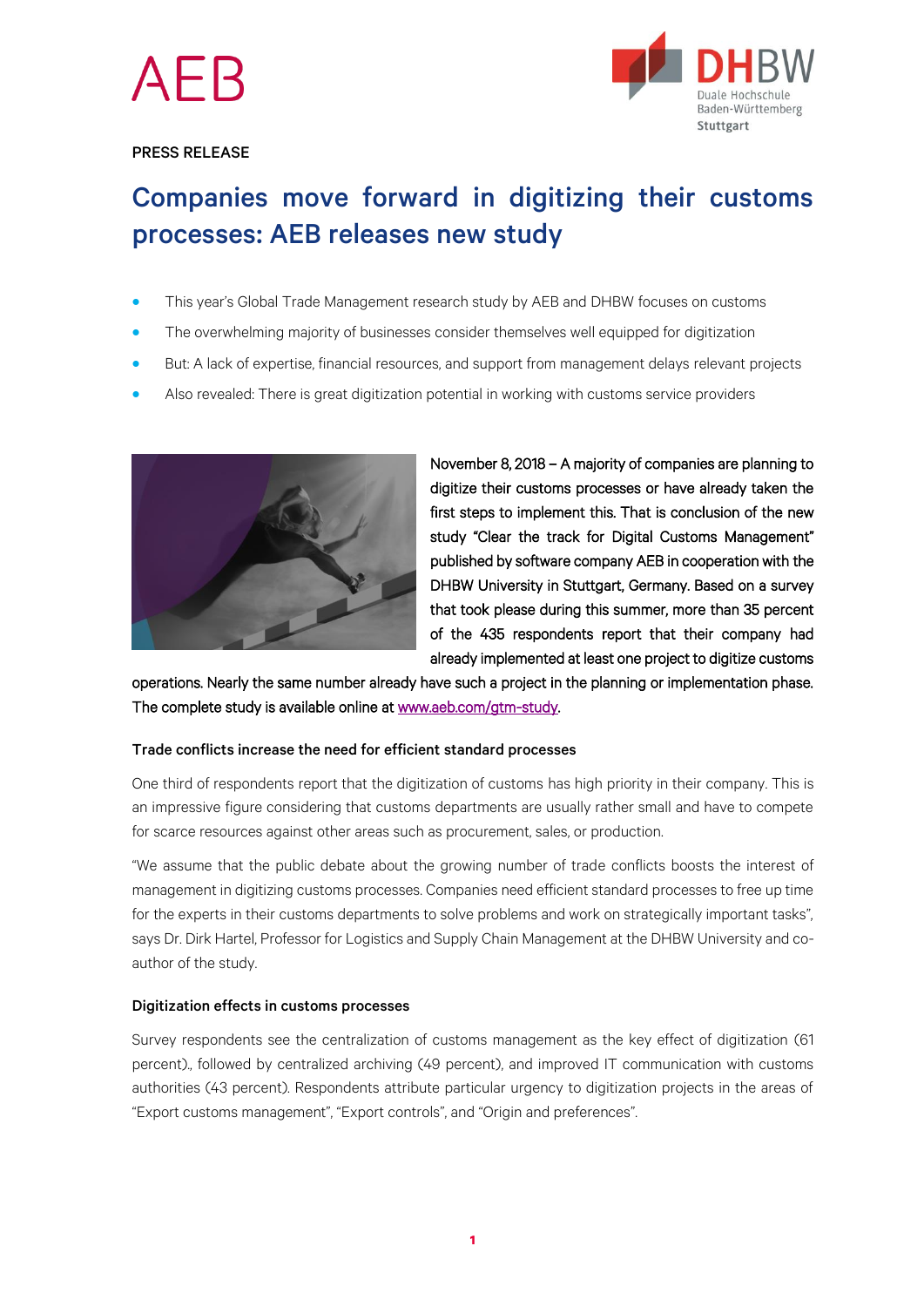

#### Digitization to lessen the impact of shortage of skilled labor

A majority of respondents expect lower personnel expenses in customs management to be a result of digitization. Some 73 percent of survey respondents expect personnel costs to decline by more than 10 percent. But only 7 percent of companies actually plan to cut personnel in their customs departments in the coming three years. The reason for this low figure is the shortage of qualified personnel.

"The aim is more to handle the workload with the existing personnel rather than actually downsize. A company's performance is only scalable with a digital strategy. If customs processes are not digitized, the customs department will become a critical bottleneck," explains Dr. Ulrich Lison, member of the Executive Board at AEB and the study's other co-author.

### Optimism prevails, but companies lament many obstacles

Digitization projects in customs management frequently encounter obstacles. Some 36 percent of respondents deplore their company's lack of expertise in digitization, 35 percent a lack of support from management, and 33 percent a lack of resources. Despite all this, optimism prevails: Some 7 percent of respondents consider their companies very well prepared for the future challenges of digitization, with another 62 percent feeling fairly well prepared.

Progress in digitization as calculated in the study is much less positive. Only some 10 percent of companies fall into the category of digitization experts. Another 33 percent ranked as advanced. Nearly 36 percent have at least gained initial experience ("beginners"), but 21 percent are mere observers until now.

#### Still too few IT interfaces for data exchange with customs service providers

"Companies should get started quickly and easily to gain experience. They should initially focus on simple, small projects that deliver a quick return – such as automating export management or creating a dashboard of global trade data," advises Dr. Ulrich Lison.

One of these projects could be better IT integration of customs service providers. Nearly 27 percent of companies rely on customs service providers primarily or completely for their customs operations. Some 63 percent of these companies communicate with their customs providers mostly by email or phone, and only 26 percent have an IT interface for structured data exchange.

"Integrated communications between IT systems is a basic prerequisite. Otherwise, outsourcing only creates more work as a result of redundant actions and potential communication errors that ultimately result in higher total costs of ownership," Dr. Dirk Hartel warns.

### About the study

The study "[Clear the track for Digital Customs Management](http://www.aeb.com/gtm-study)" draws upon a survey of 435 experts working in the fields of logistics, global trade, and IT across various industries. The respondents are employed by companies of various sizes and one in twenty is a member of the executive management or board, while over half of respondents hold a mid-level management position as head of a business unit or department. The international survey is carried out annually by software company AEB and DHBW since 2015.

*- Ends -*